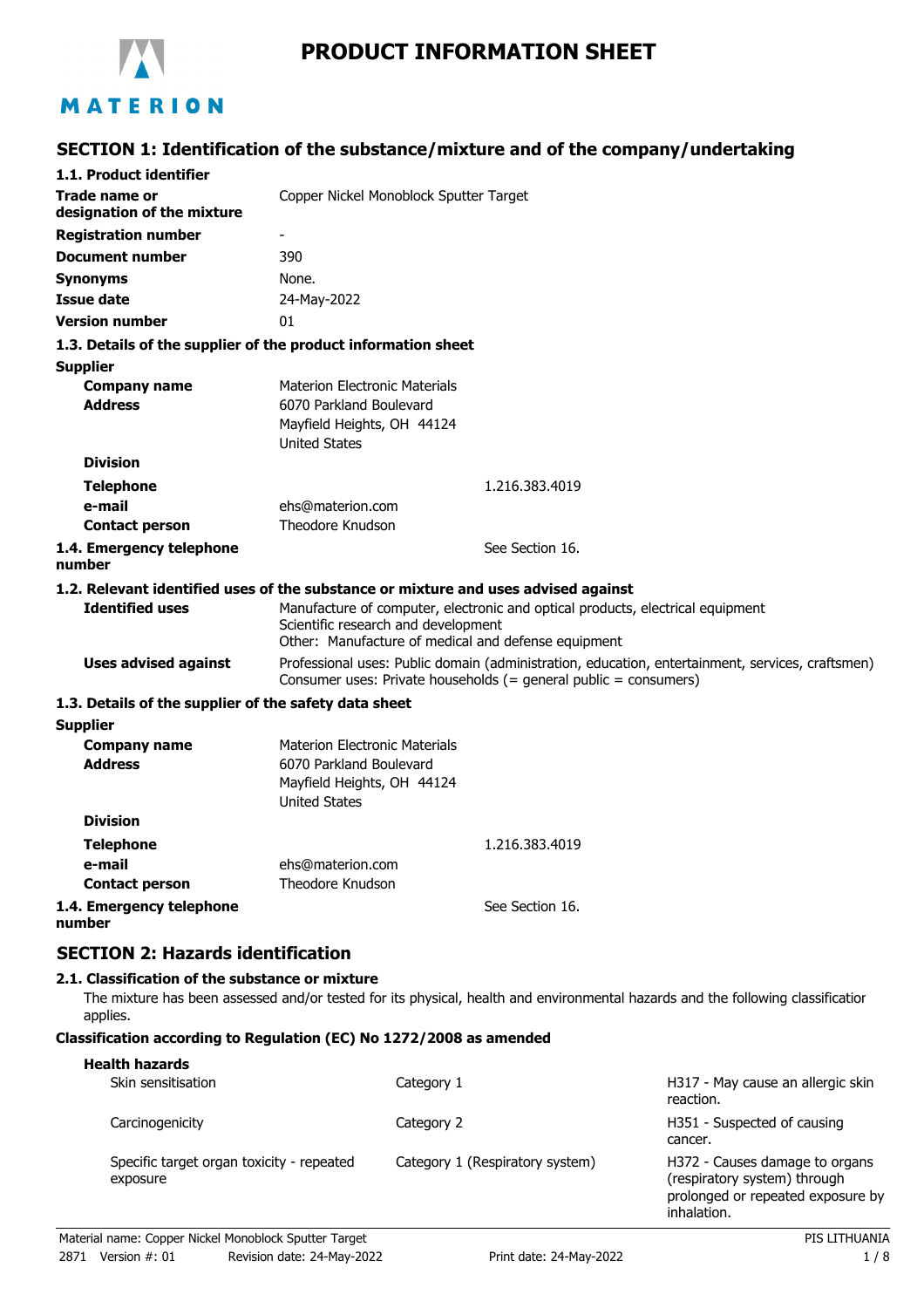**Hazard summary** May cause damage to organs through prolonged or repeated exposure. Suspected of causing cancer. May cause an allergic skin reaction. May cause irritation to the respiratory system. Prolonged exposure may cause chronic effects.

#### **2.2. Label elements**

|                                          | Label according to Regulation (EC) No. 1272/2008 as amended                                           |  |  |
|------------------------------------------|-------------------------------------------------------------------------------------------------------|--|--|
| <b>Contains:</b>                         | Copper, Nickel                                                                                        |  |  |
| <b>Hazard pictograms</b>                 |                                                                                                       |  |  |
|                                          |                                                                                                       |  |  |
| <b>Signal word</b>                       | Danger                                                                                                |  |  |
| <b>Hazard statements</b>                 |                                                                                                       |  |  |
| H317                                     | May cause an allergic skin reaction.                                                                  |  |  |
| H351                                     | Suspected of causing cancer.                                                                          |  |  |
| H372                                     | Causes damage to organs (respiratory system) through prolonged or repeated exposure by<br>inhalation. |  |  |
| <b>Precautionary statements</b>          |                                                                                                       |  |  |
| <b>Prevention</b>                        |                                                                                                       |  |  |
| P201                                     | Obtain special instructions before use.                                                               |  |  |
| P202                                     | Do not handle until all safety precautions have been read and understood.                             |  |  |
| P260                                     | Do not breathe dust/fume/gas/mist/vapours/spray.                                                      |  |  |
| P271                                     | Use only outdoors or in a well-ventilated area.                                                       |  |  |
| P272                                     | Contaminated work clothing should not be allowed out of the workplace.                                |  |  |
| P280                                     | Wear protective gloves/protective clothing/eye protection/face protection.                            |  |  |
| P285                                     | In case of inadequate ventilation wear respiratory protection.                                        |  |  |
| <b>Response</b>                          |                                                                                                       |  |  |
| P312                                     | Call a POISON CENTRE/doctor if you feel unwell.                                                       |  |  |
| $P333 + P313$                            | If skin irritation or rash occurs: Get medical advice/attention.                                      |  |  |
| $P362 + P364$                            | Take off contaminated clothing and wash it before reuse.                                              |  |  |
| P363                                     | Wash contaminated clothing before reuse.                                                              |  |  |
| <b>Storage</b>                           |                                                                                                       |  |  |
| $P403 + P233$                            | Store in a well-ventilated place. Keep container tightly closed.                                      |  |  |
| P405                                     | Store locked up.                                                                                      |  |  |
| <b>Disposal</b>                          |                                                                                                       |  |  |
| P501                                     | Dispose of contents/container in accordance with local/regional/national/international regulations.   |  |  |
| <b>Supplemental label</b><br>information | For further information, please contact the Product Stewardship Department at +1.216.383.4019.        |  |  |
| 2.3. Other hazards                       | None known.                                                                                           |  |  |

### **SECTION 3: Composition/information on ingredients**

**3.2. Mixtures**

**General information**

| <b>Chemical name</b>                   | $\frac{0}{0}$            | No.                    | CAS-No. / EC REACH Registration No. Index No.                                                | <b>Notes</b> |
|----------------------------------------|--------------------------|------------------------|----------------------------------------------------------------------------------------------|--------------|
| Copper                                 | 85                       | 7440-50-8<br>231-159-6 | 01-2119480154-42-0080                                                                        |              |
|                                        | <b>Classification: -</b> |                        |                                                                                              |              |
| <b>Nickel</b>                          | 15                       | 7440-02-0<br>231-111-4 | 01-2119438727-29-0049 028-002-00-7                                                           |              |
|                                        |                          |                        | <b>Classification:</b> Skin Sens. 1;H317, STOT SE 3;H335, Carc. 2;H351, STOT RE 2;H373       | 7,S          |
| <b>Composition comments</b>            |                          |                        | The full text for all H-statements is displayed in section 16.                               |              |
| <b>SECTION 4: First aid measures</b>   |                          |                        |                                                                                              |              |
| <b>General information</b>             | protect themselves.      |                        | Ensure that medical personnel are aware of the material(s) involved, and take precautions to |              |
| 4.1. Description of first aid measures |                          |                        |                                                                                              |              |
| <b>Inhalation</b>                      |                          |                        | Move to fresh air. Call a physician if symptoms develop or persist.                          |              |
|                                        |                          |                        |                                                                                              |              |

## **Skin contact** Wash off with soap and water. Get medical attention if irritation develops and persists.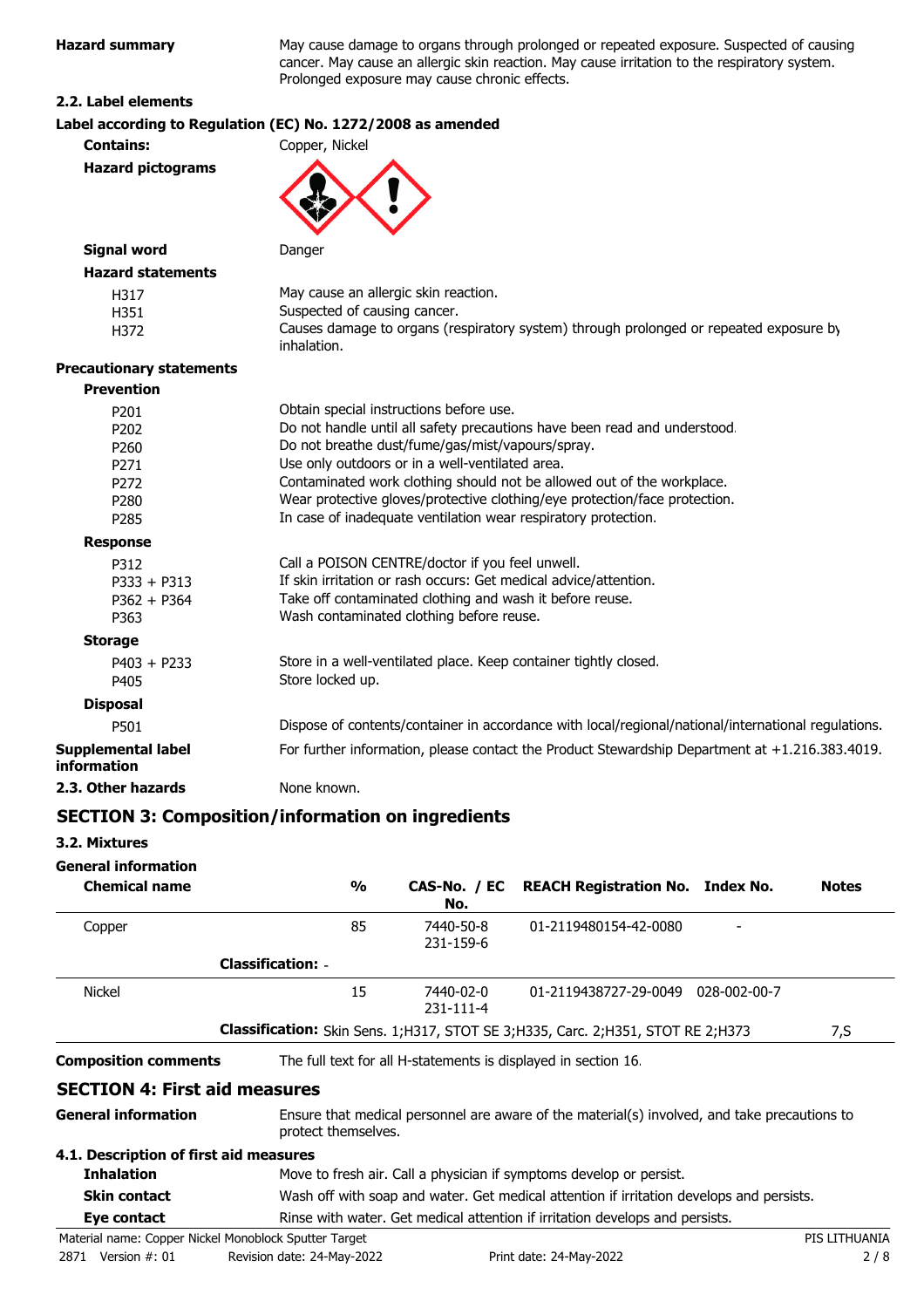| <b>Ingestion</b>                                                                           | Rinse mouth. Get medical attention if symptoms occur.                                      |
|--------------------------------------------------------------------------------------------|--------------------------------------------------------------------------------------------|
| 4.2. Most important<br>symptoms and effects, both<br>acute and delayed                     | Exposure may cause temporary irritation, redness, or discomfort.                           |
| 4.3. Indication of any<br>immediate medical attention<br>and special treatment<br>needed   | Treat symptomatically.                                                                     |
| <b>SECTION 5: Firefighting measures</b>                                                    |                                                                                            |
| <b>General fire hazards</b>                                                                | No unusual fire or explosion hazards noted.                                                |
| 5.1. Extinguishing media<br><b>Suitable extinguishing</b><br>media                         | Powder. Dry sand.                                                                          |
| Unsuitable extinguishing<br>media                                                          | Do not use water jet as an extinguisher, as this will spread the fire.                     |
| 5.2. Special hazards arising<br>from the substance or<br>mixture                           | None known.                                                                                |
| 5.3. Advice for firefighters<br><b>Special protective</b><br>equipment for<br>firefighters | Wear suitable protective equipment.                                                        |
| <b>Special firefighting</b><br>procedures                                                  | Move containers from fire area if you can do so without risk.                              |
| <b>Specific methods</b>                                                                    | Use standard firefighting procedures and consider the hazards of other involved materials. |

## **SECTION 6: Accidental release measures**

|                                                              | 6.1. Personal precautions, protective equipment and emergency procedures                               |
|--------------------------------------------------------------|--------------------------------------------------------------------------------------------------------|
| For non-emergency<br>personnel                               | Keep unnecessary personnel away.                                                                       |
| For emergency<br>responders                                  | Keep unnecessary personnel away. Use personal protection recommended in Section 8 of the PIS.          |
| 6.2. Environmental<br>precautions                            | Collect spillage. Prevent further leakage or spillage if safe to do so.                                |
| 6.3. Methods and material for<br>containment and cleaning up | Stop the flow of material, if this is without risk. Following product recovery, flush area with water. |
| 6.4. Reference to other<br>sections                          | Not available.                                                                                         |

## **SECTION 7: Handling and storage**

| 7.1. Precautions for safe<br>handling                                   | Obtain special instructions before use. Do not handle until all safety precautions have been read<br>and understood. Provide adequate ventilation. Avoid breathing dust/fume/gas/mist/vapours/spray.<br>Avoid contact with eyes, skin, and clothing. Avoid prolonged exposure. Should be handled in closed<br>systems, if possible. Wear appropriate personal protective equipment. Observe good industrial<br>hygiene practices. |
|-------------------------------------------------------------------------|-----------------------------------------------------------------------------------------------------------------------------------------------------------------------------------------------------------------------------------------------------------------------------------------------------------------------------------------------------------------------------------------------------------------------------------|
| 7.2. Conditions for safe<br>storage, including any<br>incompatibilities | Store locked up.                                                                                                                                                                                                                                                                                                                                                                                                                  |
| 7.3. Specific end use(s)                                                | Not available.                                                                                                                                                                                                                                                                                                                                                                                                                    |

### **SECTION 8: Exposure controls/personal protection**

### **8.1. Control parameters**

### **Occupational exposure limits**

| Lithuania. OELs. Limit Values for Chemical Substances, General Requirements<br>Form<br><b>Value</b><br><b>Components</b><br><b>Type</b> |                                                            |                    |                      |  |
|-----------------------------------------------------------------------------------------------------------------------------------------|------------------------------------------------------------|--------------------|----------------------|--|
| Copper (CAS 7440-50-8)                                                                                                                  | <b>TWA</b>                                                 | $1 \text{ mg/m}$   | Inhalable fraction.  |  |
|                                                                                                                                         |                                                            | $0.2 \text{ mg/m}$ | Respirable fraction. |  |
| Nickel (CAS 7440-02-0)                                                                                                                  | <b>TWA</b>                                                 | $0.5 \text{ mg/m}$ |                      |  |
| <b>Biological limit values</b>                                                                                                          | No biological exposure limits noted for the ingredient(s). |                    |                      |  |
| <b>Recommended monitoring</b><br>procedures                                                                                             | Follow standard monitoring procedures.                     |                    |                      |  |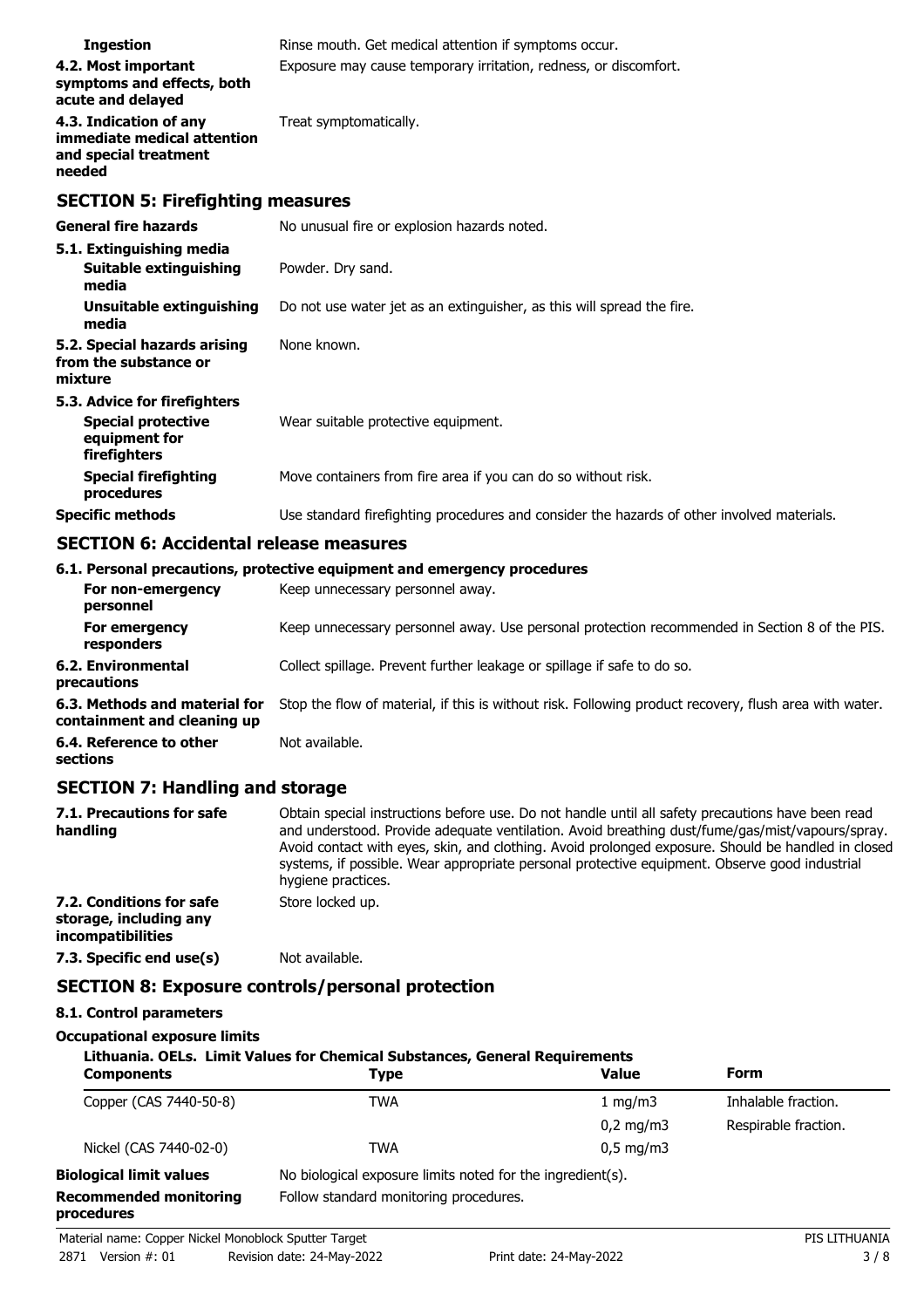| Derived no effect levels<br>(DNELs)                  | Not available.                                                                                                                                                                                                                                                                                                                                                                                         |
|------------------------------------------------------|--------------------------------------------------------------------------------------------------------------------------------------------------------------------------------------------------------------------------------------------------------------------------------------------------------------------------------------------------------------------------------------------------------|
| <b>Predicted no effect</b><br>concentrations (PNECs) | Not available.                                                                                                                                                                                                                                                                                                                                                                                         |
| 8.2. Exposure controls                               |                                                                                                                                                                                                                                                                                                                                                                                                        |
| <b>Appropriate engineering</b><br>controls           | Good general ventilation (typically 10 air changes per hour) should be used. Ventilation rates should<br>be matched to conditions. If applicable, use process enclosures, local exhaust ventilation, or other<br>engineering controls to maintain airborne levels below recommended exposure limits. If exposure<br>limits have not been established, maintain airborne levels to an acceptable level. |
|                                                      | Individual protection measures, such as personal protective equipment                                                                                                                                                                                                                                                                                                                                  |
| <b>General information</b>                           | Personal protection equipment should be chosen according to the CEN standards and in discussion<br>with the supplier of the personal protective equipment.                                                                                                                                                                                                                                             |
| Eye/face protection                                  | Wear safety glasses with side shields (or goggles).                                                                                                                                                                                                                                                                                                                                                    |
| <b>Skin protection</b>                               |                                                                                                                                                                                                                                                                                                                                                                                                        |
| - Hand protection                                    | Wear gloves to prevent metal cuts and skin abrasions during handling.                                                                                                                                                                                                                                                                                                                                  |
| - Other                                              | Wear suitable protective clothing.                                                                                                                                                                                                                                                                                                                                                                     |
| <b>Respiratory protection</b>                        | In case of insufficient ventilation, wear suitable respiratory equipment.                                                                                                                                                                                                                                                                                                                              |
| <b>Thermal hazards</b>                               | Wear appropriate thermal protective clothing, when necessary.                                                                                                                                                                                                                                                                                                                                          |
| <b>Hygiene measures</b>                              | Always observe good personal hygiene measures, such as washing after handling the material and<br>before eating, drinking, and/or smoking. Routinely wash work clothing and protective equipment to<br>remove contaminants.                                                                                                                                                                            |
| <b>Environmental exposure</b><br>controls            | Inform appropriate managerial or supervisory personnel of all environmental releases.                                                                                                                                                                                                                                                                                                                  |

## **SECTION 9: Physical and chemical properties**

#### **9.1. Information on basic physical and chemical properties Appearance**

| Appearance                                           |                                                 |
|------------------------------------------------------|-------------------------------------------------|
| <b>Physical state</b>                                | Solid.                                          |
| <b>Form</b>                                          | Solid.                                          |
| Colour                                               | Copper.                                         |
| Odour                                                | None.                                           |
| <b>Odour threshold</b>                               | Not applicable.                                 |
| pH                                                   | Not applicable.                                 |
| <b>Melting point/freezing point</b>                  | 1083 °C (1981,4 °F) estimated / Not applicable. |
| Initial boiling point and<br>boiling range           | Not applicable.                                 |
| <b>Flash point</b>                                   | Not applicable.                                 |
| <b>Evaporation rate</b>                              | Not applicable.                                 |
| <b>Flammability (solid, gas)</b>                     | Not applicable.                                 |
| <b>Upper/lower flammability or explosive limits</b>  |                                                 |
| <b>Flammability limit - lower</b><br>(%)             | Not applicable.                                 |
| <b>Flammability limit - lower</b><br>(%) temperature | Not applicable.                                 |
| <b>Flammability limit -</b><br>upper $(% )$          | Not applicable.                                 |
| <b>Flammability limit -</b><br>upper (%) temperature | Not applicable.                                 |
| <b>Explosive limit - lower (</b><br>%)               | Not applicable.                                 |
| <b>Explosive limit - upper</b><br>(9/6)              | Not applicable.                                 |
| <b>Explosive limit - upper (</b><br>%) temperature   | Not applicable.                                 |
| <b>Vapour pressure</b>                               | Not applicable.                                 |
| <b>Vapour density</b>                                | Not applicable.                                 |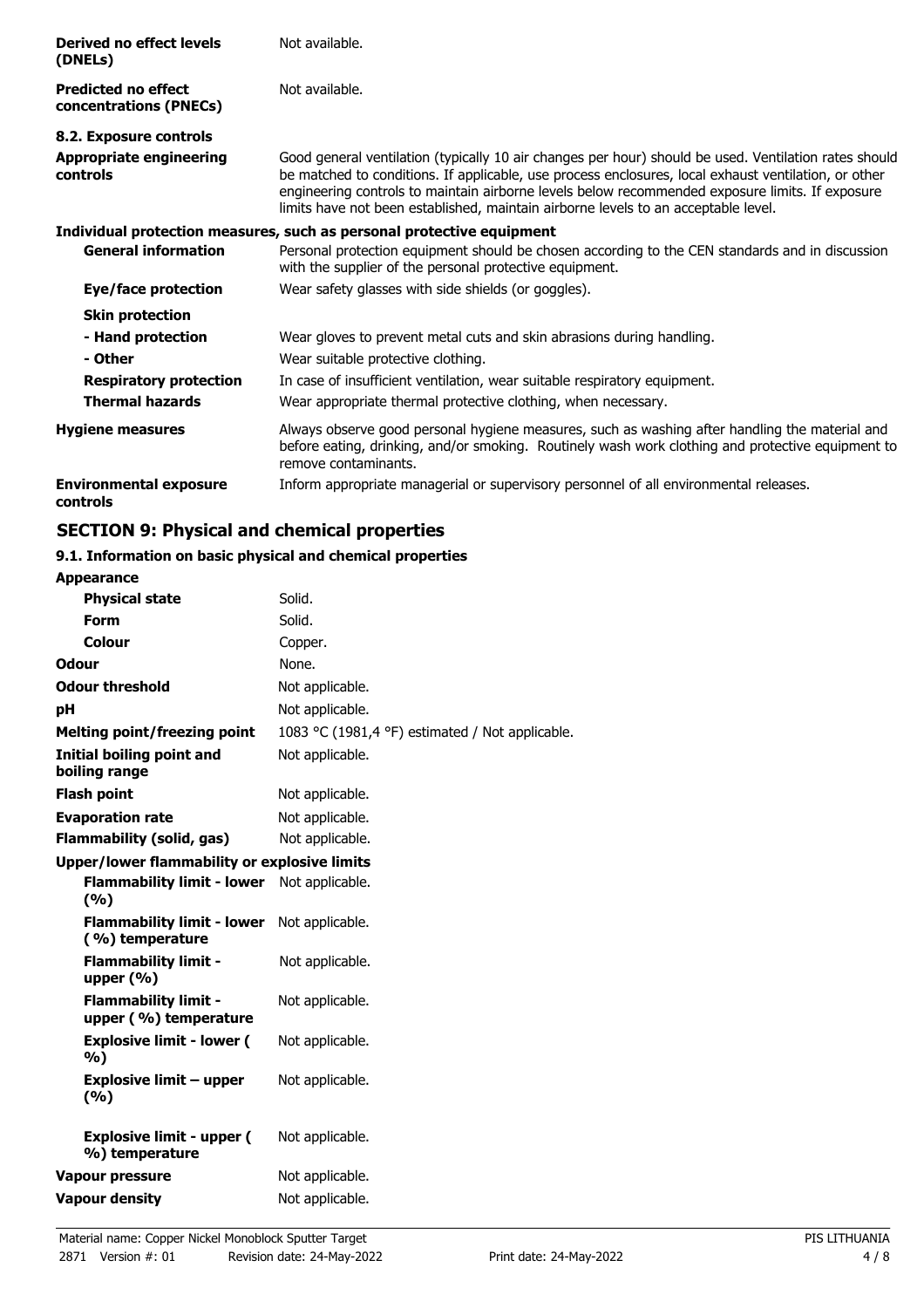| <b>Relative density</b>                           | Not applicable.                                                                               |
|---------------------------------------------------|-----------------------------------------------------------------------------------------------|
| Solubility(ies)                                   |                                                                                               |
| <b>Solubility (water)</b>                         | Insoluble.                                                                                    |
| <b>Partition coefficient</b><br>(n-octanol/water) | Not applicable.                                                                               |
| <b>Auto-ignition temperature</b>                  | Not applicable.                                                                               |
| <b>Decomposition temperature</b>                  | Not applicable.                                                                               |
| <b>Viscosity</b>                                  | Not applicable.                                                                               |
| <b>Explosive properties</b>                       | Not explosive.                                                                                |
| <b>Oxidising properties</b>                       | Not oxidising.                                                                                |
| 9.2. Other information                            |                                                                                               |
| <b>Density</b>                                    | 8,93 g/cm3 estimated                                                                          |
| <b>Explosivity</b>                                | Not applicable.                                                                               |
| <b>SECTION 10: Stability and reactivity</b>       |                                                                                               |
| 10.1. Reactivity                                  | The product is stable and non-reactive under normal conditions of use, storage and transport. |

| The product is stable and non-reactive under normal conditions of use, storage and transport |
|----------------------------------------------------------------------------------------------|
| Material is stable under normal conditions.                                                  |
| No dangerous reaction known under conditions of normal use.                                  |
| Contact with incompatible materials.                                                         |
| Strong oxidising agents.                                                                     |
| No hazardous decomposition products are known.                                               |
|                                                                                              |

# **SECTION 11: Toxicological information**

| <b>General information</b>                                 | Occupational exposure to the substance or mixture may cause adverse effects.            |  |  |
|------------------------------------------------------------|-----------------------------------------------------------------------------------------|--|--|
| <b>Information on likely routes of exposure</b>            |                                                                                         |  |  |
| <b>Inhalation</b>                                          | Prolonged inhalation may be harmful.                                                    |  |  |
| <b>Skin contact</b>                                        | May cause an allergic skin reaction.                                                    |  |  |
| Eye contact                                                | Not likely, due to the form of the product.                                             |  |  |
| <b>Ingestion</b>                                           | Expected to be a low ingestion hazard.                                                  |  |  |
| <b>Symptoms</b>                                            | May cause an allergic skin reaction.                                                    |  |  |
| 11.1. Information on toxicological effects                 |                                                                                         |  |  |
| <b>Acute toxicity</b>                                      | May cause an allergic skin reaction.                                                    |  |  |
| <b>Skin corrosion/irritation</b>                           | Not likely, due to the form of the product.                                             |  |  |
| Serious eye damage/eye<br>irritation                       | Not likely, due to the form of the product.                                             |  |  |
| <b>Respiratory sensitisation</b>                           | Not classified.                                                                         |  |  |
| <b>Skin sensitisation</b>                                  | May cause an allergic skin reaction.                                                    |  |  |
| <b>Germ cell mutagenicity</b>                              | Not classified.                                                                         |  |  |
| Carcinogenicity                                            | Suspected of causing cancer.                                                            |  |  |
|                                                            | <b>IARC Monographs. Overall Evaluation of Carcinogenicity</b>                           |  |  |
| Nickel (CAS 7440-02-0)                                     | 2B Possibly carcinogenic to humans.                                                     |  |  |
| <b>Reproductive toxicity</b>                               | Not classified.                                                                         |  |  |
| <b>Specific target organ toxicity</b><br>- single exposure | Not classified.                                                                         |  |  |
| Specific target organ toxicity<br>- repeated exposure      | May cause damage to organs (respiratory system) through prolonged or repeated exposure. |  |  |
| <b>Aspiration hazard</b>                                   | Not an aspiration hazard.                                                               |  |  |
| Mixture versus substance<br>information                    | No information available.                                                               |  |  |
| <b>Other information</b>                                   | Not available.                                                                          |  |  |
|                                                            |                                                                                         |  |  |

# **SECTION 12: Ecological information**

## **12.1. Toxicity**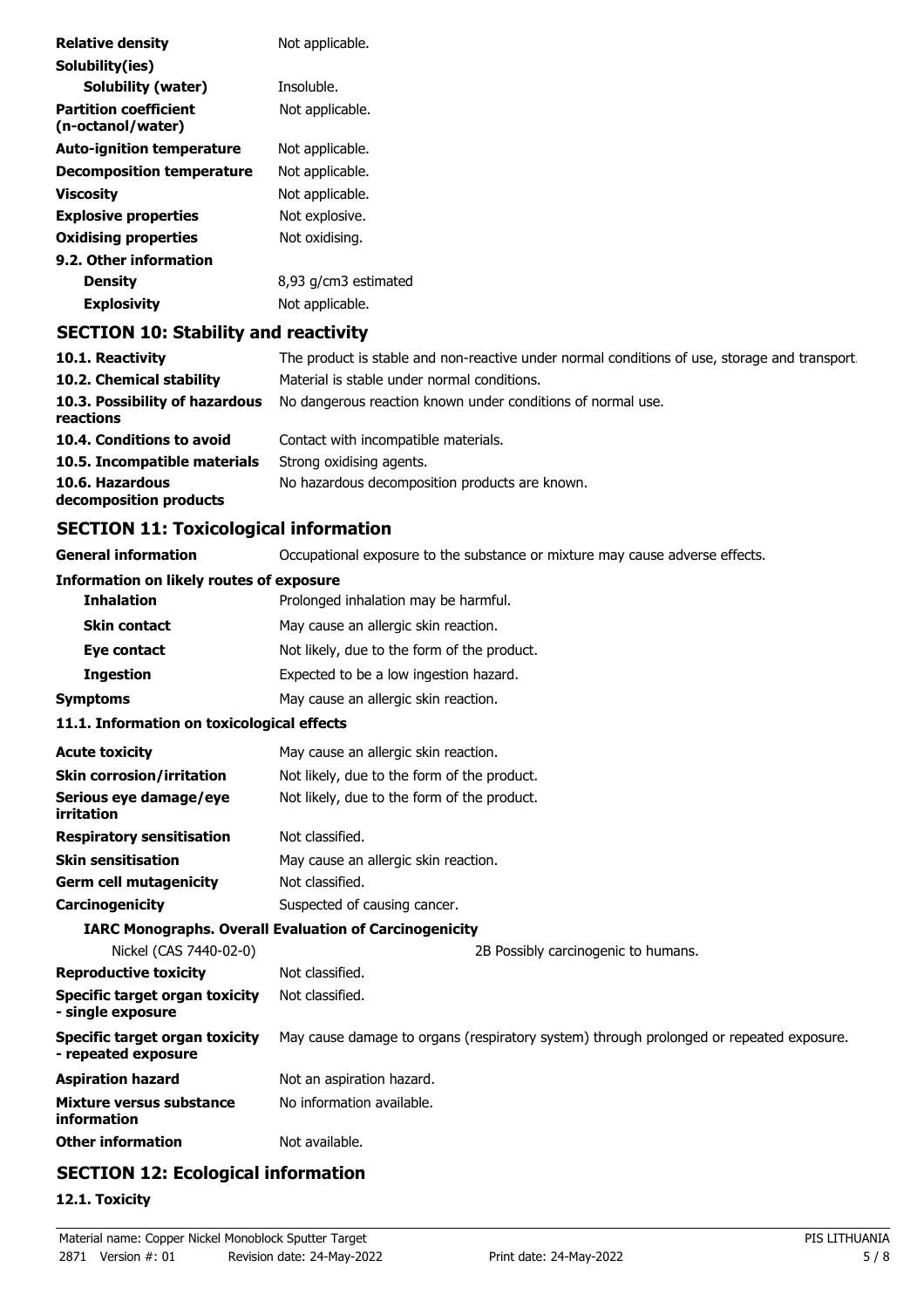| <b>Product</b>                                            |                | <b>Species</b>                                                               | <b>Test Results</b>             |
|-----------------------------------------------------------|----------------|------------------------------------------------------------------------------|---------------------------------|
| Copper Nickel Monoblock Sputter Target                    |                |                                                                              |                                 |
| <b>Aquatic</b>                                            |                |                                                                              |                                 |
| Acute                                                     |                |                                                                              |                                 |
| Fish                                                      | <b>LC50</b>    | Fish                                                                         | 0,0382 mg/l, 96 hours estimated |
| <b>Components</b>                                         |                | <b>Species</b>                                                               | <b>Test Results</b>             |
| Copper (CAS 7440-50-8)                                    |                |                                                                              |                                 |
| <b>Aquatic</b>                                            |                |                                                                              |                                 |
| Acute                                                     |                |                                                                              |                                 |
| Crustacea                                                 | <b>EC50</b>    | Blue crab (Callinectes sapidus)                                              | $0,0031$ mg/l                   |
| Fish                                                      | <b>LC50</b>    | Fathead minnow (Pimephales promelas) 0,0219 - 0,0446 mg/l, 96 hours          |                                 |
| Nickel (CAS 7440-02-0)                                    |                |                                                                              |                                 |
| <b>Aquatic</b>                                            |                |                                                                              |                                 |
| Acute                                                     |                |                                                                              |                                 |
| Fish                                                      | <b>LC50</b>    | Rainbow trout, donaldson trout<br>(Oncorhynchus mykiss)                      | $0,06$ mg/l, 4 days             |
|                                                           |                | * Estimates for product may be based on additional component data not shown. |                                 |
| 12.2. Persistence and<br>degradability                    |                | No data is available on the degradability of this product.                   |                                 |
| 12.3. Bioaccumulative<br>potential                        | Not available. |                                                                              |                                 |
| <b>Partition coefficient</b><br>n-octanol/water (log Kow) | Not available. |                                                                              |                                 |

| <b>Bioconcentration factor (BCF)</b> Not available. |                                         |
|-----------------------------------------------------|-----------------------------------------|
| 12.4. Mobility in soil                              | Not available.                          |
| 12.5. Results of PBT and                            | Not a PBT or vPvB substance or mixture. |
| vPvB assessment                                     |                                         |

**12.6. Other adverse effects** Not available.

## **SECTION 13: Disposal considerations**

### **13.1. Waste treatment methods**

| <b>Residual waste</b>                  | Dispose of in accordance with local regulations. Empty containers or liners may retain some product<br>residues. This material and its container must be disposed of in a safe manner (see: Disposal<br>instructions). |
|----------------------------------------|------------------------------------------------------------------------------------------------------------------------------------------------------------------------------------------------------------------------|
| <b>Contaminated packaging</b>          | Since emptied containers may retain product residue, follow label warnings even after container is<br>emptied. Empty containers should be taken to an approved waste handling site for recycling or<br>disposal.       |
| <b>EU waste code</b>                   | The Waste code should be assigned in discussion between the user, the producer and the waste<br>disposal company.                                                                                                      |
| <b>Disposal</b><br>methods/information | Collect and reclaim or dispose in sealed containers at licensed waste disposal site. Dispose of<br>contents/container in accordance with local/regional/national/international regulations.                            |
| <b>Special precautions</b>             | Dispose in accordance with all applicable regulations.                                                                                                                                                                 |

# **SECTION 14: Transport information**

### **ADR**

| 14.1. UN number<br>14.2. UN proper shipping<br>name | UN3178<br>FLAMMABLE SOLID, INORGANIC, N.O.S. |
|-----------------------------------------------------|----------------------------------------------|
| 14.3. Transport hazard class(es)                    |                                              |
| <b>Class</b>                                        | 4.1                                          |
| Subsidiary risk                                     | -                                            |
| Label(s)                                            | 4.1                                          |
| Hazard No. (ADR)                                    | 40                                           |
| <b>Tunnel restriction</b><br>code                   | F                                            |
| 14.4. Packing group                                 | ĦТ                                           |
| 14.5. Environmental<br>hazards                      | No.                                          |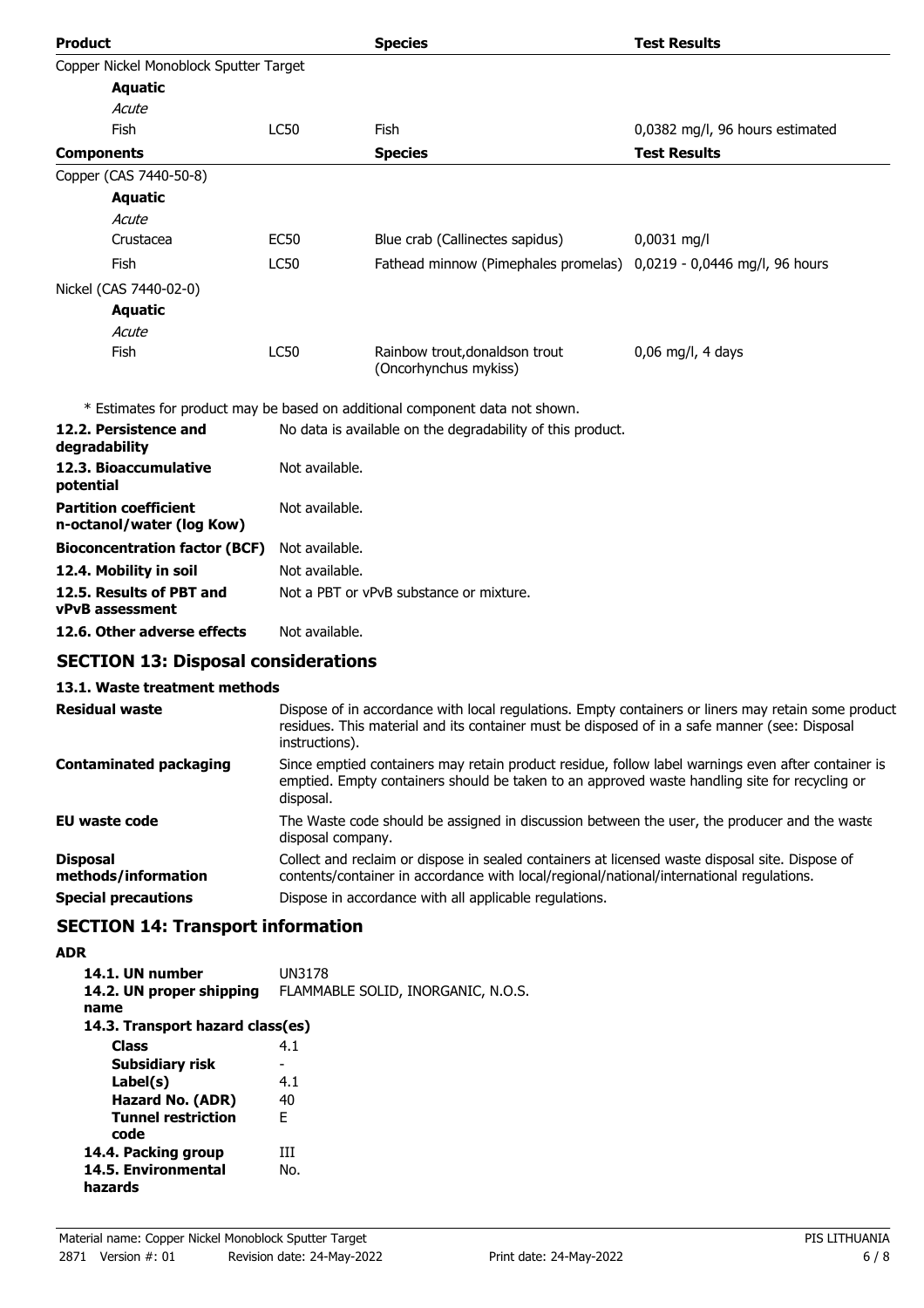14.6. Special precautions Not available. **for user RID 14.1. UN number** UN3178 **14.2. UN proper shipping** FLAMMABLE SOLID, INORGANIC, N.O.S. **name Class** 4.1 **14.3. Transport hazard class(es) Subsidiary risk Label(s)** 4.1 **14.4. Packing group III 14.5. Environmental** No. **hazards** 14.6. Special precautions Not available. **for user ADN 14.1. UN number** UN3178 **14.2. UN proper shipping** FLAMMABLE SOLID, INORGANIC, N.O.S. **name Class** 4.1 **14.3. Transport hazard class(es) Subsidiary risk Label(s)** 4.1 **14.4. Packing group III 14.5. Environmental** No. **hazards** 14.6. Special precautions Not available. **for user**

#### **IATA**

14.1. - 14.6.: Not regulated as dangerous goods.

#### **IMDG**

14.1. - 14.6.: Not regulated as dangerous goods.

#### **ADN; ADR; RID**



### **SECTION 15: Regulatory information**

**15.1. Safety, health and environmental regulations/legislation specific for the substance or mixture**

#### **EU regulations**

**Regulation (EC) No. 1005/2009 on substances that deplete the ozone layer, Annex I and II, as amended** Not listed.

**Regulation (EU) 2019/1021 On persistent organic pollutants (recast), as amended**

#### Not listed.

**Regulation (EU) No. 649/2012 concerning the export and import of dangerous chemicals, Annex I, Part 1 as amended**

Not listed.

**Regulation (EU) No. 649/2012 concerning the export and import of dangerous chemicals, Annex I, Part 2 as amended**

#### Not listed.

**Regulation (EU) No. 649/2012 concerning the export and import of dangerous chemicals, Annex I, Part 3 as amended**

#### Not listed.

**Regulation (EU) No. 649/2012 concerning the export and import of dangerous chemicals, Annex V as amended** Not listed.